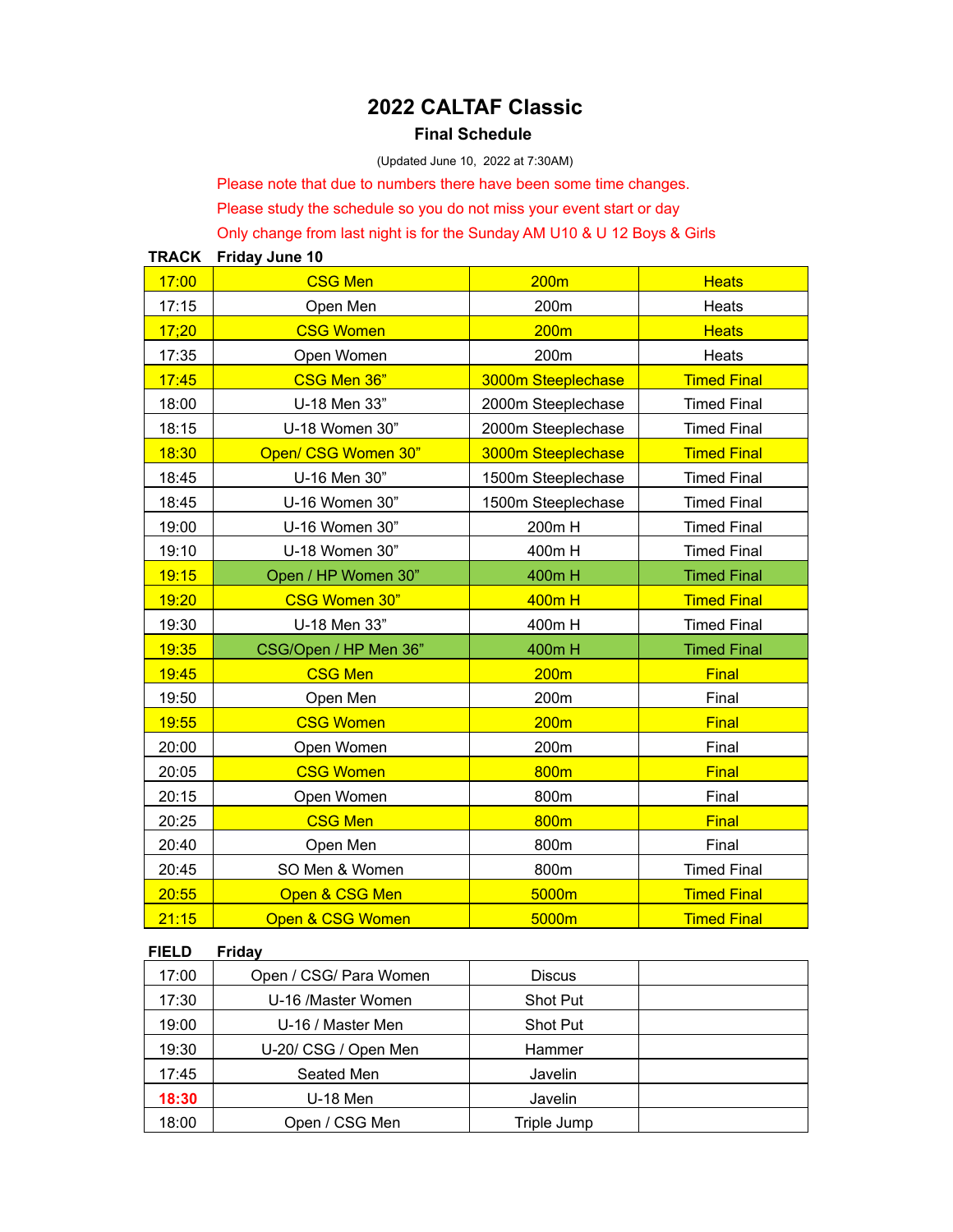| 17:30 | CSG Women          | Long Jump  |  |
|-------|--------------------|------------|--|
| 17:30 | Men<br>-18<br>. J- | Pole Vault |  |

# **TRACK Saturday June 11**

| 08:00 | U-16 Women             | 80m Hurdles     | Heats               |
|-------|------------------------|-----------------|---------------------|
| 08:15 | U-18 Women             | 100m Hurdles    | Heats               |
| 08:30 | <b>CSG Women</b>       | 100m Hurdles    | Heats               |
| 08:40 | Open / HP Women        | 100m Hurdles    | Heats               |
| 08:45 | <b>U-16 Men</b>        | 100m Hurdles    | Heats               |
| 08:55 | <b>U-18 Men</b>        | 110m Hurdles    | Heats               |
| 09:10 | Open Men               | 110m Hurdles    | Heats               |
| 09:15 | CSG Men                | 110m Hurdles    | Heats               |
| 09:25 | SO Men & Women         | 1500m           | <b>Timed Finals</b> |
| 09:40 | Open Men               | 1500m           | <b>Timed Finals</b> |
| 09:45 | <b>CSG</b> men         | 1500m           | <b>Timed Finals</b> |
| 10:00 | <b>U-18 Men</b>        | 1500m           | <b>Timed Finals</b> |
| 10:10 | Open Women             | 1500m           | <b>Timed Finals</b> |
| 10:20 | <b>CSG Women</b>       | 1500m           | <b>Timed Finals</b> |
| 10:40 | U-18 Women             | 1500m           | <b>Timed Finals</b> |
| 10:50 | <b>U-14 Men</b>        | 1200m           | <b>Timed Finals</b> |
| 10:55 | U-14 Women             | 1200m           | <b>Timed Finals</b> |
| 11:00 | U-16 Men               | 1200m           | <b>Timed Finals</b> |
| 11:05 | U-16 Women             | 1200m           | <b>Timed Finals</b> |
| 11:15 | Open Men               | 110m Hurdles    | Finals              |
| 11:20 | <b>CSG Men</b>         | 110m Hurdles    | <b>Finals</b>       |
| 11:25 | Master Men             | 110m Hurdles    | <b>Timed Final</b>  |
| 11:35 | <b>U-18 Men</b>        | 110m Hurdles    | Finals              |
| 11:45 | <b>U-16 Men</b>        | 100m Hurdles    | Finals              |
| 11:55 | Open / HP Women        | 100m Hurdles    | Finals              |
| 12:00 | <b>CSG Women</b>       | 100m Hurdles    | <b>Finals</b>       |
| 12:10 | U-18 Women             | 100m Hurdles    |                     |
| 12:15 |                        |                 | Finals              |
|       | U-16 Women             | 80m Hurdles     | Finals              |
| 12:20 | Master Women           | 80m Hurdles     | <b>Timed Final</b>  |
| 12:25 | U-14 Women             | 80m Hurdles     | <b>Timed Final</b>  |
| 12:30 | U-14 Men               | 80m Hurdles     | <b>Timed Final</b>  |
|       | <b>LUNCH</b>           |                 |                     |
| 13:15 | Wheelchair Men & Women | 400m            | <b>Timed Finals</b> |
| 13:20 | U-10 Men               | 60 <sub>m</sub> | <b>Timed Finals</b> |
| 13:30 | <b>U-12 Men</b>        | 60 <sub>m</sub> | <b>Timed Finals</b> |
| 13:40 | U-10 Women             | 60 <sub>m</sub> | <b>Timed Finals</b> |
| 13:50 | U-12 Women             | 60 <sub>m</sub> | <b>Timed Finals</b> |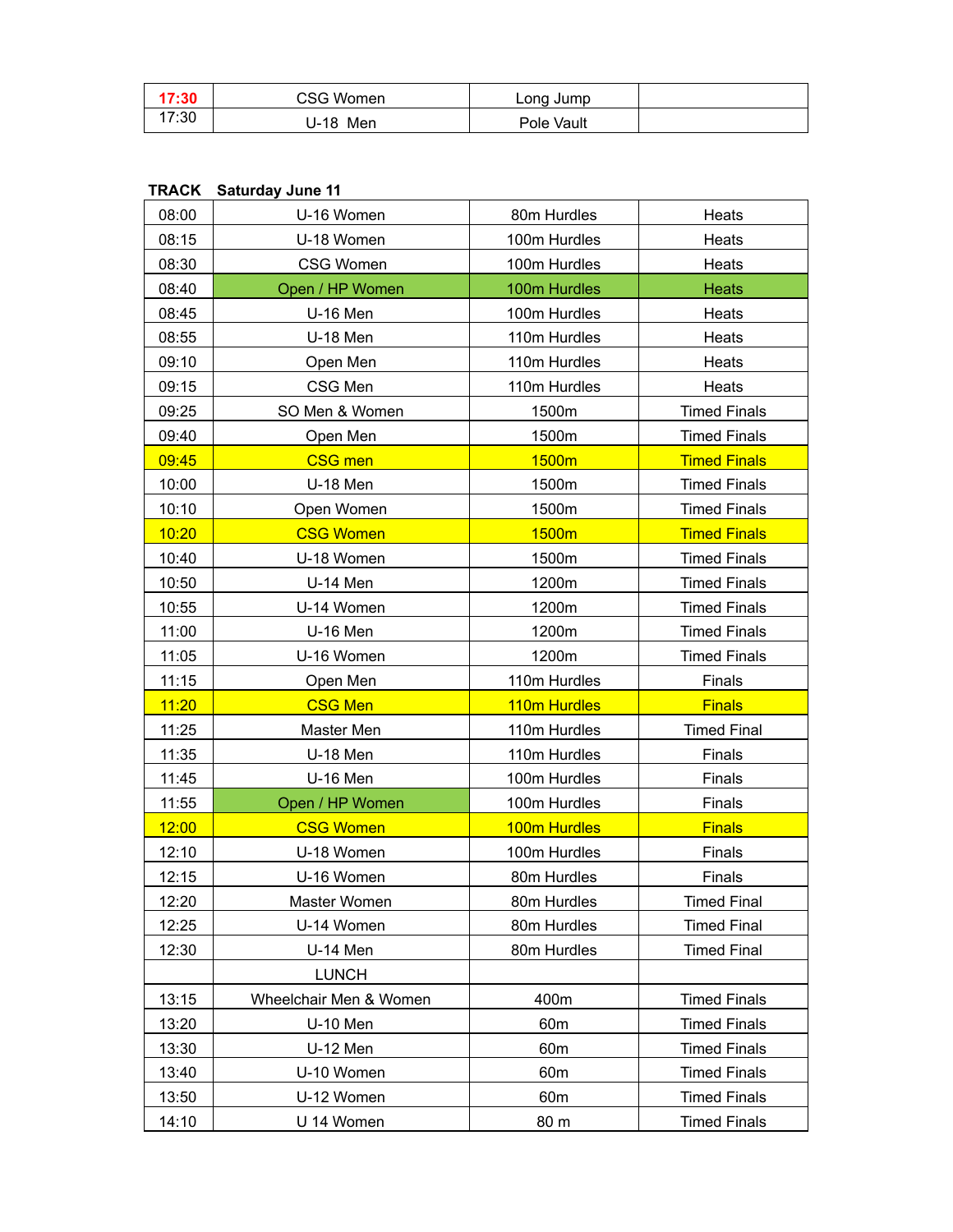| 14:30 | U 14 Men               | 80 m             | <b>Timed Finals</b> |
|-------|------------------------|------------------|---------------------|
| 14:40 | U-16 Women             | 100m             | Heats               |
| 14:55 | <b>U-16 Men</b>        | 100m             | Heats               |
| 15:00 | U-18 Women             | 100m             | Heats               |
| 15:15 | <b>CSG Women</b>       | <b>100m</b>      | <b>Heats</b>        |
| 15:25 | Open Women             | 100m             | Heats               |
| 15:30 | Master / Para Women    | 100m             | <b>Timed final</b>  |
| 15:30 | SO Women               | 100m             | <b>Timed Final</b>  |
| 15:35 | U-18 Men               | 100m             | Heats               |
| 15:45 | <b>CSG Men</b>         | <b>100m</b>      | <b>Heats</b>        |
| 15:55 | Open / Master Men      | 100m             | Heats               |
| 16:05 | Wheelchair Men & Women | 100m             | <b>Timed Final</b>  |
| 16:10 | U-16 Women             | 300m             | <b>Timed Final</b>  |
| 16:25 | <b>U-16 Men</b>        | 300m             | <b>Timed Final</b>  |
| 16:30 | U-18 Women             | 400m             | <b>Timed Final</b>  |
| 16:40 | <b>U-18 Men</b>        | 400m             | <b>Timed Final</b>  |
| 16:50 | Open Women             | 400m             | <b>Timed Final</b>  |
| 16:55 | <b>CSG Women</b>       | 400m             | <b>Timed Final</b>  |
| 17:05 | Open Men               | 400m             | <b>Timed Final</b>  |
| 17:10 | <b>CSG Men</b>         | 400m             | <b>Timed Final</b>  |
| 17:30 | U-16 Women             | 100m             | A & B Final         |
| 17:37 | <b>U-16 Men</b>        | 100m             | A & B Final         |
| 17:45 | U-18 Women             | 100m             | A & B Final         |
| 17:52 | U-18 Men               | 100m             | A & B Final         |
| 18:00 | Open Women             | 100m             | A Final             |
| 18:05 | <b>CSG Women</b>       | 100 <sub>m</sub> | <b>A</b> Final      |
| 18:10 | Open Men               | 100m             | A Final             |
| 18:15 | <b>CSG Men</b>         | 100 <sub>m</sub> | <b>A</b> Final      |

# **FIELD Saturday**

| <b>Throws</b> |                            |                 |  |
|---------------|----------------------------|-----------------|--|
| 09:00         | U-18 Women                 | Shot Put        |  |
| 10:15         | Seated Men / Women         | <b>Shot Put</b> |  |
| 12:00         | CSG/U-20 / Open Men        | <b>Shot Put</b> |  |
| 13:30         | <b>CSG/Open/Para Women</b> | <b>Shot Put</b> |  |
| 15:00         | $U-18$ Men                 | <b>Shot Put</b> |  |
| 09:30         | U-14 Men                   | <b>Discus</b>   |  |
| 11:30         | U-14 Women                 | <b>Discus</b>   |  |
| 14:15         | U-16 / Master Women        | <b>Discus</b>   |  |
| 15:30         | U-16/ MasterMen            | <b>Discus</b>   |  |
| 08:30         | U-12 / U-10 Men            | Turbo Jav       |  |
| 08:30         | U-12 / U-10 Women          | Turbo Jav       |  |
| 10:30         | Open / CSG Women           | <b>Javelin</b>  |  |
| 12:00         | U-18 Women                 | Javelin         |  |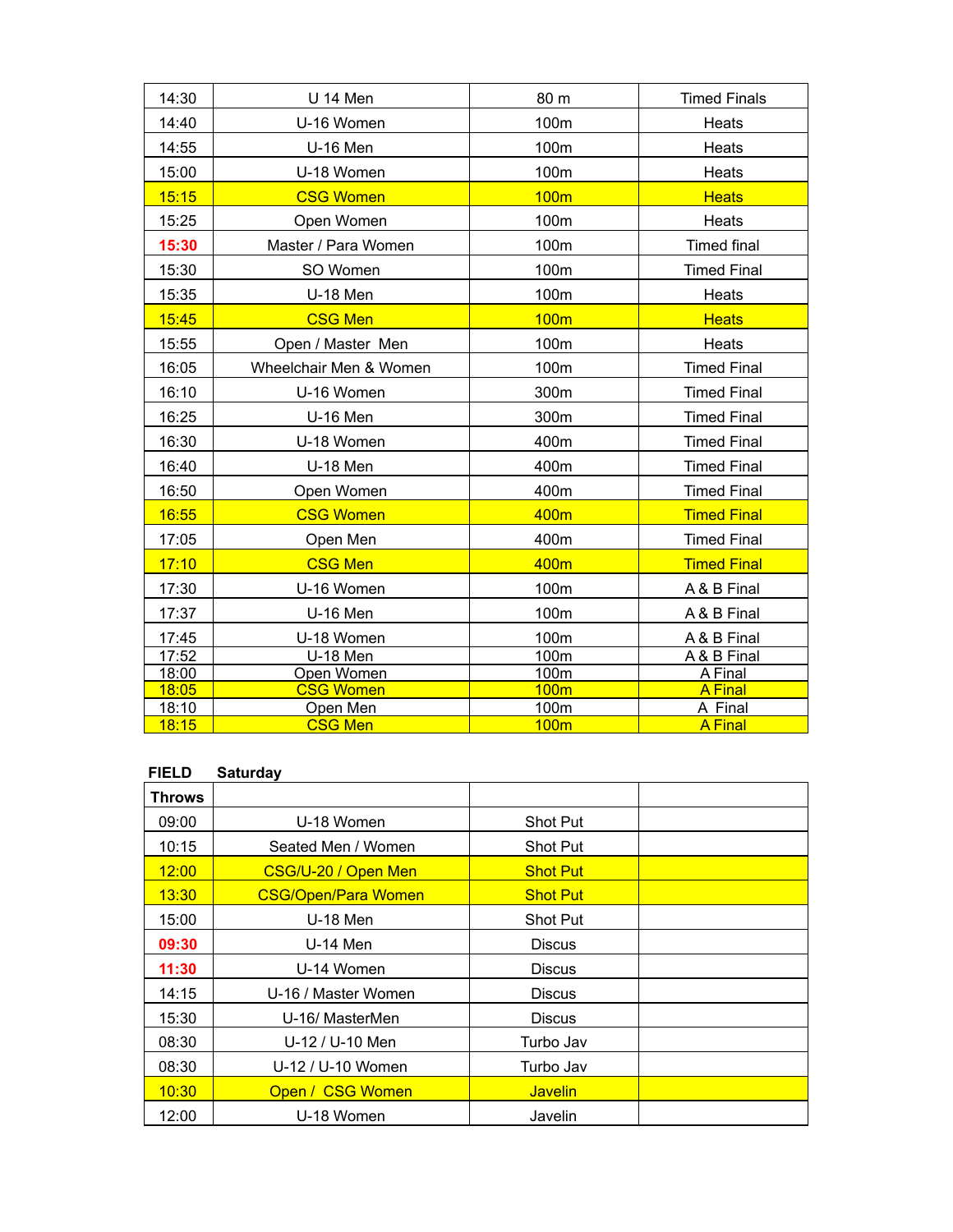| 13:15        | U-16 / Master Women        | Javelin            |        |
|--------------|----------------------------|--------------------|--------|
| 14:30        | U-16 Men                   | Javelin            |        |
| 15:30        | Open / CSG / Master Men    | <b>Javelin</b>     |        |
| <b>Jumps</b> |                            |                    |        |
| 08:30        | U-16 / Master Women        | Long Jump          |        |
| 10:15        | U-10/ U12 Women            | Standing Long Jump |        |
| 10:15        | U-12 / U-10 Men            | Standing Long Jump |        |
| 13:30        | Open / CSG Men             | <b>Long Jump</b>   |        |
| 15:00        | Open / Para/M Women        | Long Jump          | Pit 1  |
| 15:00        | U 18 Women                 | Long Jump          | Pit 2  |
| 16:30        | U 18 Men                   | Long Jump          |        |
| 12:00        | U-16 / U 18Men             | Triple Jump        |        |
| 08:30        | U-14 Women Flight 1 & 2    | High Jump          | 2 Pits |
| 12:15        | U-14 Men Flight 1 & 2      | High Jump          | 2 Pits |
| 14:15        | Open / CSG Men             | <b>High Jump</b>   |        |
| 15:45        | Open / CSG Women           | <b>High Jump</b>   |        |
| 10:45        | U-18 Women                 | Pole Vault         |        |
| 14:30        | <b>HP/Open / CSG Women</b> | <b>Pole Vault</b>  |        |

### **TRACK Sunday June 12**

| 09:00 | U-16 Women                    | 2000m | <b>Timed Finals</b> |
|-------|-------------------------------|-------|---------------------|
| 09:10 | <b>U-16 Men</b>               | 2000m | <b>Timed Finals</b> |
| 09:20 | U-18Women                     | 3000m | <b>Timed Finals</b> |
| 09:45 | U-18 Men                      | 3000m | <b>Timed Finals</b> |
| 10:00 | U-14 Girls                    | 150 m | <b>Timed Finals</b> |
| 10:20 | U-14 Boys                     | 150 m | <b>Timed Finals</b> |
| 10:35 | U-16 Women                    | 200m  | Heats               |
| 10:55 | <b>U-16 Men</b>               | 200m  | Heats               |
| 11:05 | U-18 Women                    | 200m  | Heats               |
| 11:25 | <b>U-18 Men</b>               | 200m  | Heats               |
| 11:40 | Wheelchair Men & Women        | 1500  | <b>Timed Finals</b> |
| 11:50 | <b>LUNCH</b>                  |       |                     |
|       |                               |       |                     |
| 12:00 | Father's Day Race             | 100m  | Father's Day Race   |
| 12:45 | <b>High Performance Men</b>   | 100m  | Final               |
| 12:50 | <b>High Performance Women</b> | 100m  | Final               |
| 13:00 | <b>High Performance Men</b>   | 400m  | Final               |
| 13:10 | <b>High Performance Women</b> | 400m  | Final               |
| 13:15 | U-10 Women                    | 600m  | <b>Timed Finals</b> |
| 13:20 | U-12 Women                    | 600m  | <b>Timed Finals</b> |
| 13:35 | <b>U-10 Men</b>               | 600m  | <b>Timed Finals</b> |
| 13:40 | <b>U-12 Men</b>               | 600m  | <b>Timed Finals</b> |
| 13:50 | U-14 Women                    | 800m  | <b>Timed Finals</b> |